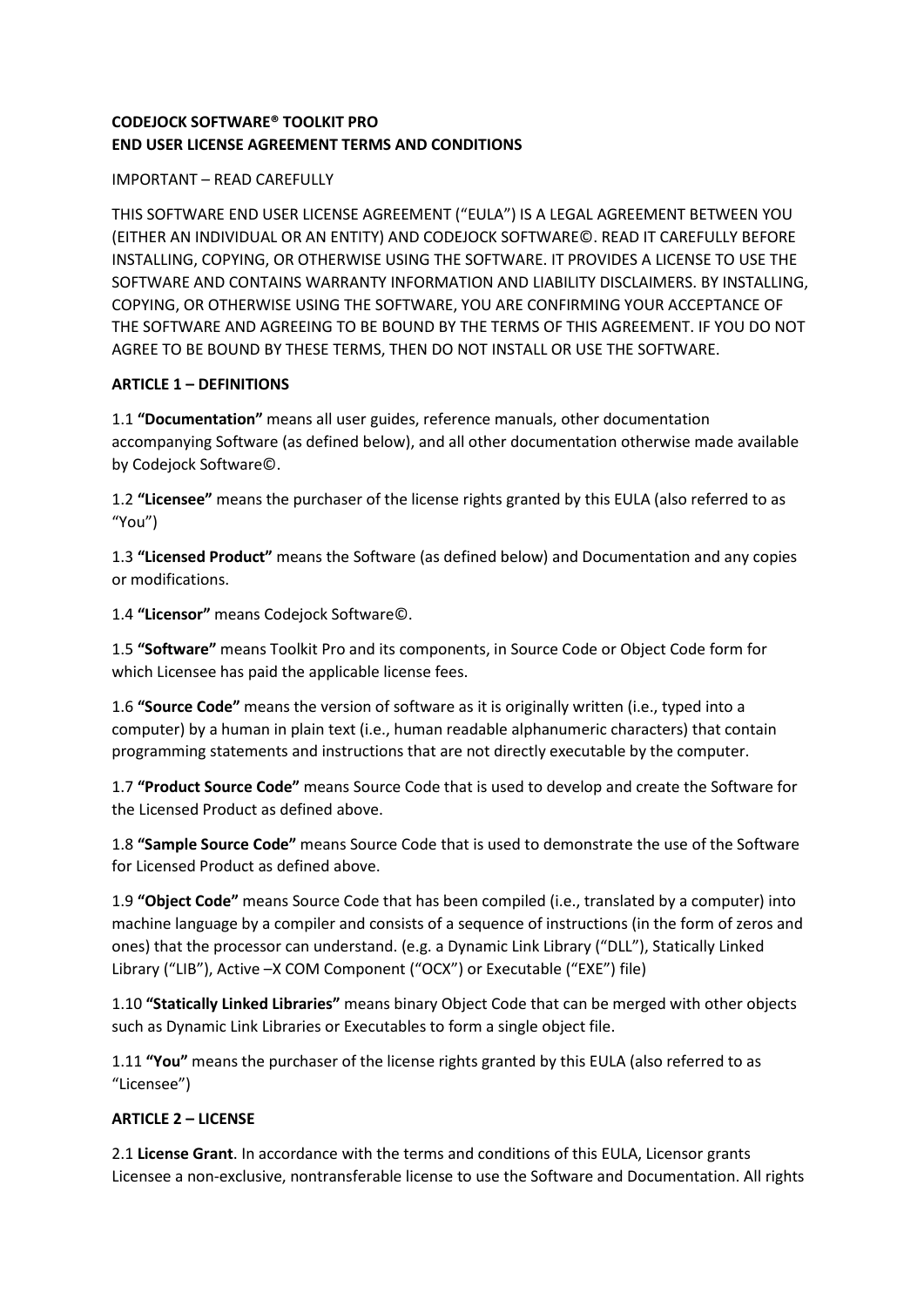to and in the Licensed Product, including, but not limited to, copyrights and trade secret rights, belong to Licensor and Licensor holds title to each copy of the Software. The Software shall only be used by a single developer at one time. Licensee shall not transfer or distribute the Licensed Product to others (except as specified in section 2.2 below), and this Agreement shall automatically terminate in the event of such a transfer or distribution. The 2007 Microsoft Office User Interface is subject to protection under U.S. and international intellectual property laws and is used by Codejock Software under license from Microsoft.

2.2 **Permitted Uses**. Subject to the terms and conditions of this EULA, Licensee may do the following: (a) Copy the Software to either: (i) Make one backup copy of the Software solely for backup purposes as long as all copyright and other notices are reproduced and included on the backup copy; or (ii) Transfer the Software to a hard disk as long as all copyright and other notices are reproduced and included on hard disk copy and keep the original copy solely for backup purposes. (b) Incorporate the Object Code into software application products that you develop; (c) Modify (i.e. modify the Source Code and compile) the Object Code and incorporate the modified libraries into software application products that you develop; (d) Make and distribute copies of the Object Code of the Software as incorporated into software application products that you develop provided that the Software, or other Codejock Software© products, do not constitute a major portion of the value of your product; (e) Solely with the respect to electronic help documentation, you may make an unlimited number of copies (either in hardcopy or electronic form), provided that such copies shall be used only for internal purposes and are not republished or distributed beyond the licensee's premises; (f) Use and modify the Product Source Code (if provided) and the Sample Source Code ("Product or Sample Source Code"), provided you do not distribute the Product or Sample Source Code, or any modified version of the Product or Sample Source Code, in Source Code form. (i) Any changes that are made to the Source Code that is not provided by Licensor will be the responsibility of Licensee, and Licensee will hold Licensor harmless for Licensee's additions. (ii) Any changes made by Licensee directly to the Product Source Code, unless authorized by Licensor, will not be covered under existing support agreements.

2.3 **Prohibited Uses**. Notwithstanding anything in this EULA to the contrary, Licensee may not do the following: (a) Distribute in any manner the Product or Sample Source Code or independent Statically Linked Libraries of the Software; (b) Use, copy, modify, merge or compile all or any portion of the Source Code or Object Code of the Software except as expressly provided in this agreement; (c) Make telecommunication transmittal of the Product Source Code, Sample Source Code or Statically Linked Libraries; (d) Distribute any portion of the Software or any derivative of any portion of the Software in a software development product or otherwise in competition with Codejock Software's distribution of the Software; (e) Decompile, disassemble or reverse engineer any Object Code from of any portion of the Software; (f) Repackage, wrap or compile any of the MFC Product or Sample Source Code into ActiveX COM (OCX) format. (g) Expose the interfaces of the Software through your application. (e.g. an OCX, DLL, class library, etc.); (h) Re–distribute ActiveX COM (OCX) Object Code with any license files (.lic) that would cause the interface of the OCX to be exposed. (i) Rent or lease the Software; (j) Disclose any Source Codes of the Software to any person or entity who is not a Licensee of the Software; (k) Use Licensed Product with any product that is distributed as Open Source or is distributed under the terms of GNU General Public License (GPL) or where the Source Code of the application is freely distributed.

#### **ARTICLE 3 – TERMINATION**

3.1 **Term**. This EULA shall remain in effect until terminated.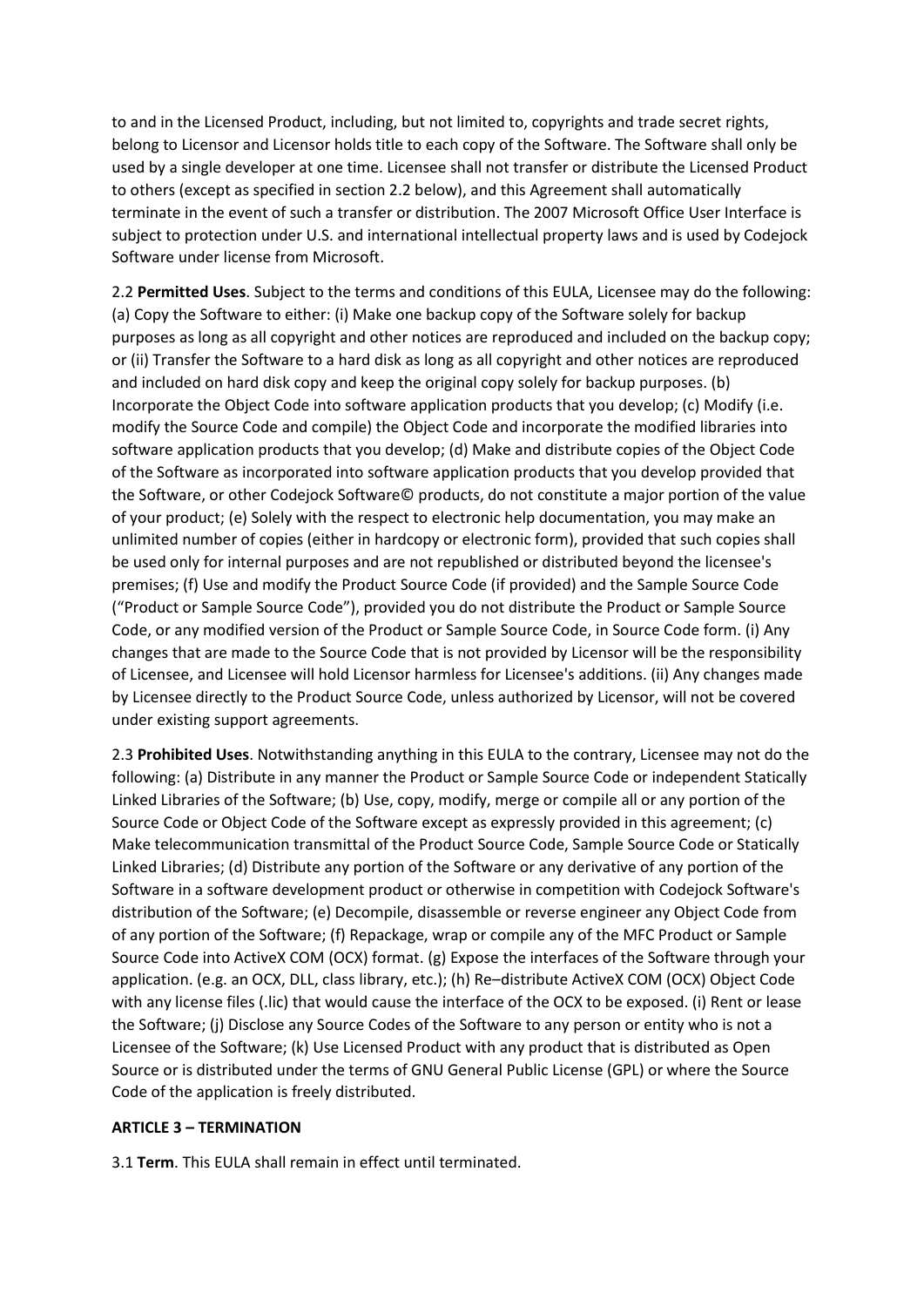3.2 **Termination by Licensee**. Licensee may terminate this EULA by returning the Licensed Product to Licensor within 30 days of purchase.

3.3 **Termination by Licensor**. Licensor may terminate this EULA if Licensee breaches any of the terms and conditions of this EULA. Upon termination of this EULA Licensee shall return the Licensed Product to Licensor within 30 days after Licensee receives notice from Licensor that Licensee is terminating this EULA.

3.4 **Survival of Rights After Termination**. All provisions of this Agreement relating to disclaimers of warranties, limitation of liability, remedies, or damages, and Licensor's proprietary rights shall survive termination.

## **ARTICLE 4 – LIMITED WARRANTY, DISCLAIMER, AND LIMITATION OF LIABILITY**

4.1 **Limited Warranty**. This Software is intended for commercial, institutional, and industrial users. Licensor does not warrant that the functions contained in the Licensed Product will meet Licensee's requirements or that the operation of the Software will be uninterrupted or error–free. Licensor does warrant that the media on which the Software is furnished will be free from defects in materials and workmanship under normal use for a period of thirty (30) days from the date of delivery (Warranty Period). Any other software and any hardware furnished with or accompanying the Software is not warranted by Licensor. Licensor is not responsible for problems caused by changes in the operating characteristics of computer hardware or computer operating systems which are made after the release of the software or for problems in the interaction of the Software with non–Licensor software. Licensee's exclusive remedy under this limited warranty is the replacement of any defective physical media on which the Software is furnished, as provided below. To receive a replacement for defective media under this limited warranty, return the defective media to Supplier during the Warranty Period, with proof of payment. NO ORAL OR WRITTEN INFORMATION OR ADVICE GIVEN BY LICENSOR, ITS EMPLOYEES, DISTRIBUTORS, DEALERS, OR AGENTS SHALL INCREASE THE SCOPE OF THE ABOVE WARRANTIES OR CREATE ANY NEW WARRANTIES.

4.2 **Disclaimer**. EXCEPT AS PROVIDED ABOVE, THE LICENSED PRODUCT IS PROVIDED AS IS WITHOUT WARRANTY OF ANY KIND, EITHER EXPRESSED OR IMPLIED, INCLUDING, BUT NOT LIMITED TO, THE IMPLIED WARRANTIES OF MERCHANTABILITY AND FITNESS FOR A PARTICULAR PURPOSE, TITLE AND NON–INFRINGEMENT, AND THE ENTIRE RISK AS TO THE QUALITY AND PERFORMANCE OF THE LICENSED PRODUCT IS WITH LICENSEE.

# **ARTICLE 5 – LIMITATION OF LIABILITY**

5.1 **Limitation of Liability**. LICENSOR's SOLE OBLIGATION OR LIABILITY UNDER THIS AGREEMENT IS THE REPLACEMENT OF DEFECTIVE MEDIA ACCORDING TO THE LIMITED WARRANTY ABOVE. IN NO EVENT WILL LICENSOR OR ANYONE ELSE WHO HAS BEEN INVOLVED IN THE CREATION, PRODUCTION, OR DELIVERY OF THE LICENSED PRODUCT BE LIABLE FOR ANY CONSEQUENTIAL, INCIDENTAL OR INDIRECT DAMAGES, INCLUDING, WITHOUT LIMITATION, ANY LOSS OF DATA, OR LOSS OF PROFITS OR LOST SAVINGS, ARISING OUT OF USE OF OR INABILITY TO USE THE LICENSED PRODUCT (OR ANY HARDWARE FURNISHED WITH THE LICENSED PRODUCT), EVEN IF LICENSOR HAS BEEN ADVISED OF THE POSSIBILITY OF SUCH DAMAGES, OR FOR ANY CLAIM BY ANY THIRD PARTY. IN NO EVENT SHALL LICENSOR BE LIABLE FOR ANY DAMAGES.

# **ARTICLE 6 – GENERAL**